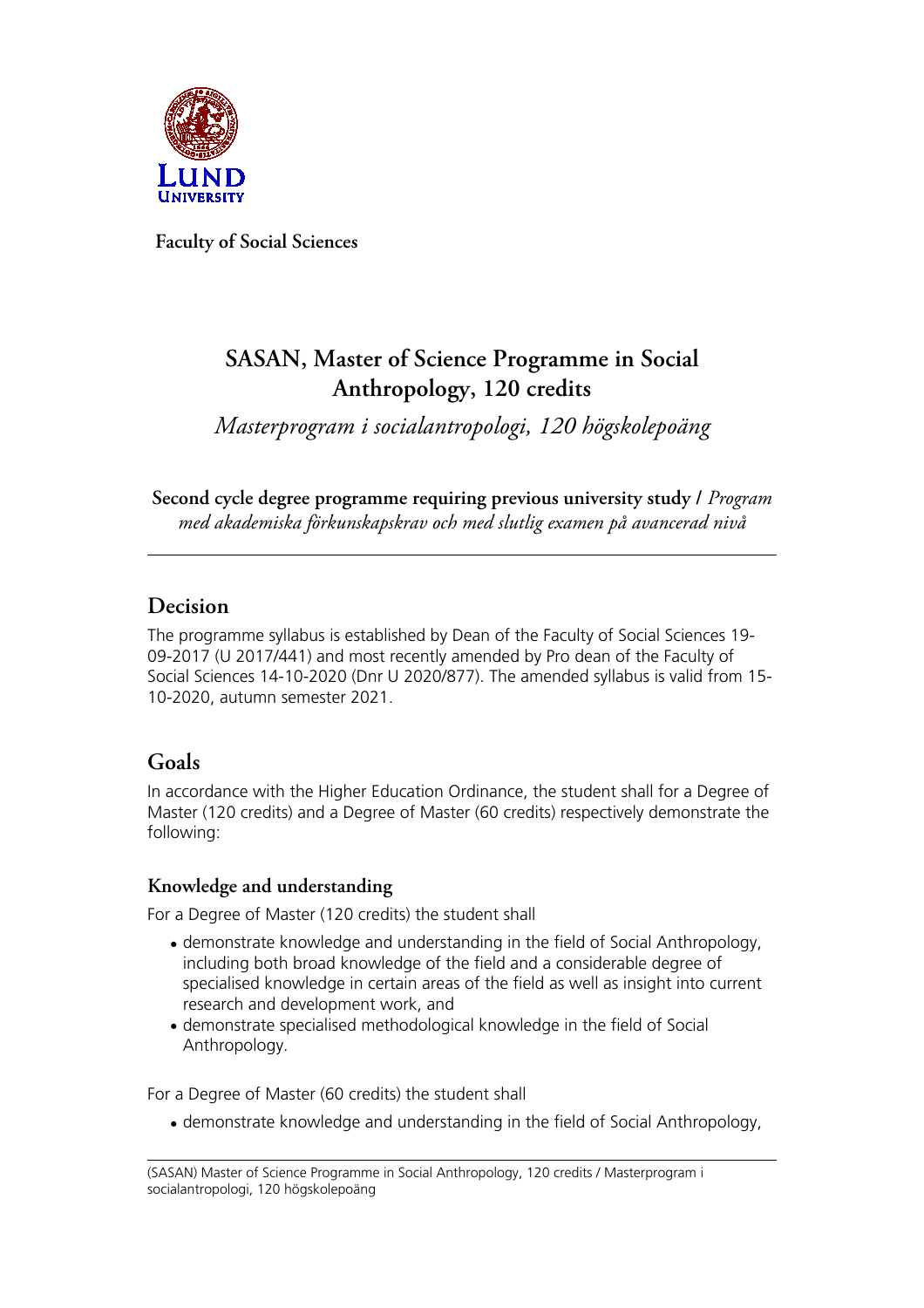including both an overview of the field and specialised knowledge in certain areas of the field as well as insight into current research and development work, and

• demonstrate specialised methodological knowledge in the field of Social Anthropology.

#### **Competence and skills**

For a Degree of Master (120 credits) the student shall

- demonstrate the ability to critically and systematically integrate knowledge and analyse, assess and deal with complex phenomena, issues and situations even with limited information
- demonstrate the ability to identify and formulate issues critically, autonomously and creatively as well as to plan and, using appropriate methods, undertake advanced tasks within predetermined time frames and so contribute to the formation of knowledge as well as the ability to evaluate this work
- demonstrate the ability in speech and writing both nationally and internationally to clearly report and discuss his or her conclusions and the knowledge and arguments on which they are based in dialogue with different audiences, and
- demonstrate the skills required for participation in research and development work or autonomous employment in some other qualified capacity.

For a Degree of Master (60 credits) the student shall

- demonstrate the ability to integrate knowledge and analyse, assess and deal with complex phenomena, issues and situations even with limited information
- demonstrate the ability to identify and formulate issues autonomously as well as to plan and, using appropriate methods, undertake advanced tasks within predetermined time frames
- demonstrate the ability in speech and writing to report clearly and discuss his or her conclusions and the knowledge and arguments on which they are based in dialogue with different audiences, and
- demonstrate the skills required for participation in research and development work or employment in some other qualified capacity.

#### **Judgement and approach**

For a Degree of Master (120 credits) the student shall

- demonstrate the ability to make assessments in the field of Social Anthropology informed by relevant disciplinary, social and ethical issues and also to demonstrate awareness of ethical aspects of research and development work
- demonstrate insight into the possibilities and limitations of research, its role in society and the responsibility of the individual for how it is used, and
- demonstrate the ability to identify the personal need for further knowledge and take responsibility for his or her ongoing learning.

For a Degree of Master (60 credits) the student shall

- demonstrate the ability to make assessments in the field of Social Anthropology informed by relevant disciplinary, social and ethical issues and also to demonstrate awareness of ethical aspects of research and development work
- demonstrate insight into the possibilities and limitations of research, its role in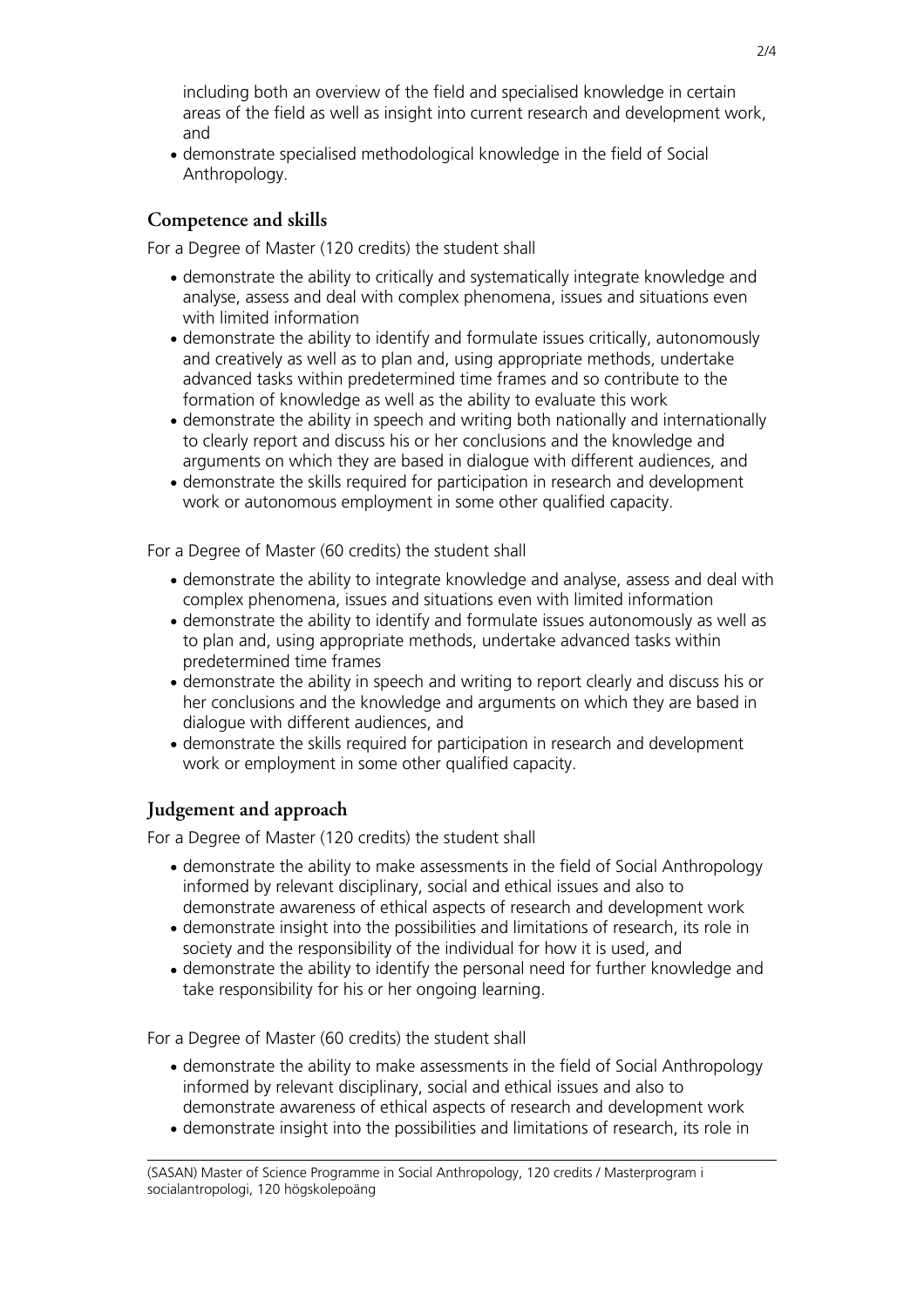society and the responsibility of the individual for how it is used, and

• demonstrate the ability to identify the personal need for further knowledge and take responsibility for his or her ongoing learning.

#### **Course information**

A degree of Master of Science in Social Anthropology must include 30 credits in social anthropological theory, 30 credits in the theory of science and research methods (of which at least 7.5 credits in the theory of science and at least 15 credits in research methods) and a master's thesis in Social Anthropology of 30 credits. The remaining 30 credits consists of elective courses, studies abroad or an Internship course.

*Additional information in appendix Programme overview SASAN.*

# **Degree**

Degree titles Degree of Master of Science (120 credits) Major: Social Anthropology *Filosofie masterexamen Huvudområde: Socialantropologi*

Degree of Master of Science (60 credits) Major: Social Anthropology *Filosofie magisterexamen Huvudområde: Socialantropologi*

To acquire a Degree of Master of Science (120 credits) within the programme the student must have passed the courses required under "Course Information" (or corresponding courses at another university).

It is also possible to acquire a Degree of Master of Science (60 credits) with a major in Social Anthropology after completion of the following required courses:

- 1. Social Anthropology: Theory and Method Course, 15 credits
- 2. Ethnography in Social Science, 15 credits
- 3. Elective courses, 15 credits
- 4. Master's thesis, 15 credits

# **Requirements and Selection method**

#### **Requirements**

To be eligible for the programme the applicant must have the equivalent of a Swedish Bachelor's degree with a major (i.e. at least 90 ECTS credits) in Social Anthropology or equivalent.

A good command of English language both spoken and written, equivalent to English 6/B (advanced) proficiency in the Swedish secondary system, is required. Equivalence assessments will be made according to national guidelines.

#### **Selection method**

The applicants estimated capacity to complete the programme is the primary criterion for selection. Students are selected on the basis of their previous study results (grades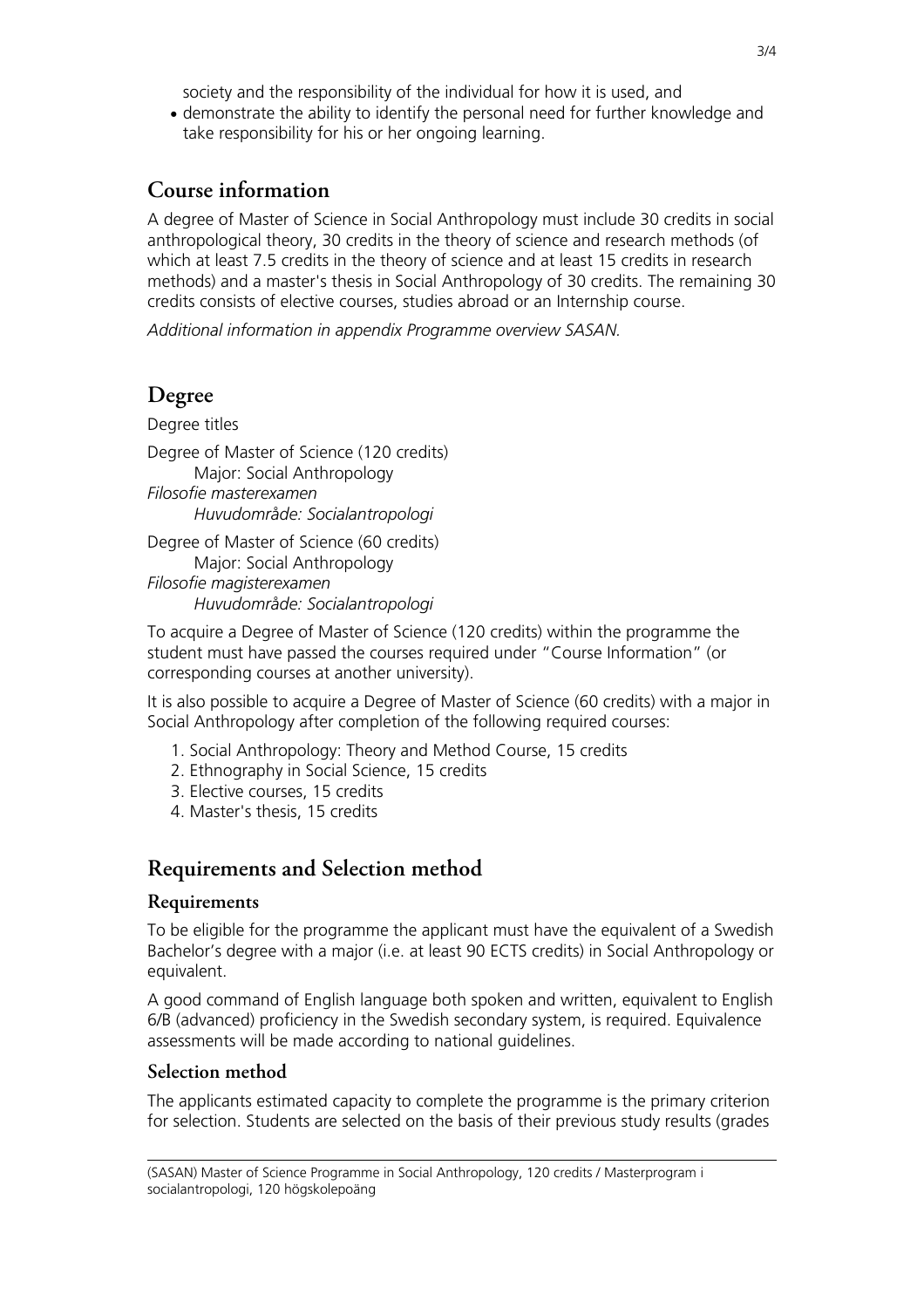on courses and Bachelor's degree essay), proficiency in English and letter of intent.

# **Other information**

Instructions regarding teaching and examination are given in the syllabi for each course respectively. Students who have completed studies equivalent to courses within the programme may apply to have these courses accredited.

The language of instruction is English, which means that lectures and seminars are given in English, examination are in English, and student essays and papers are written in English. The master's thesis can be written in English or a Scandinavian language.